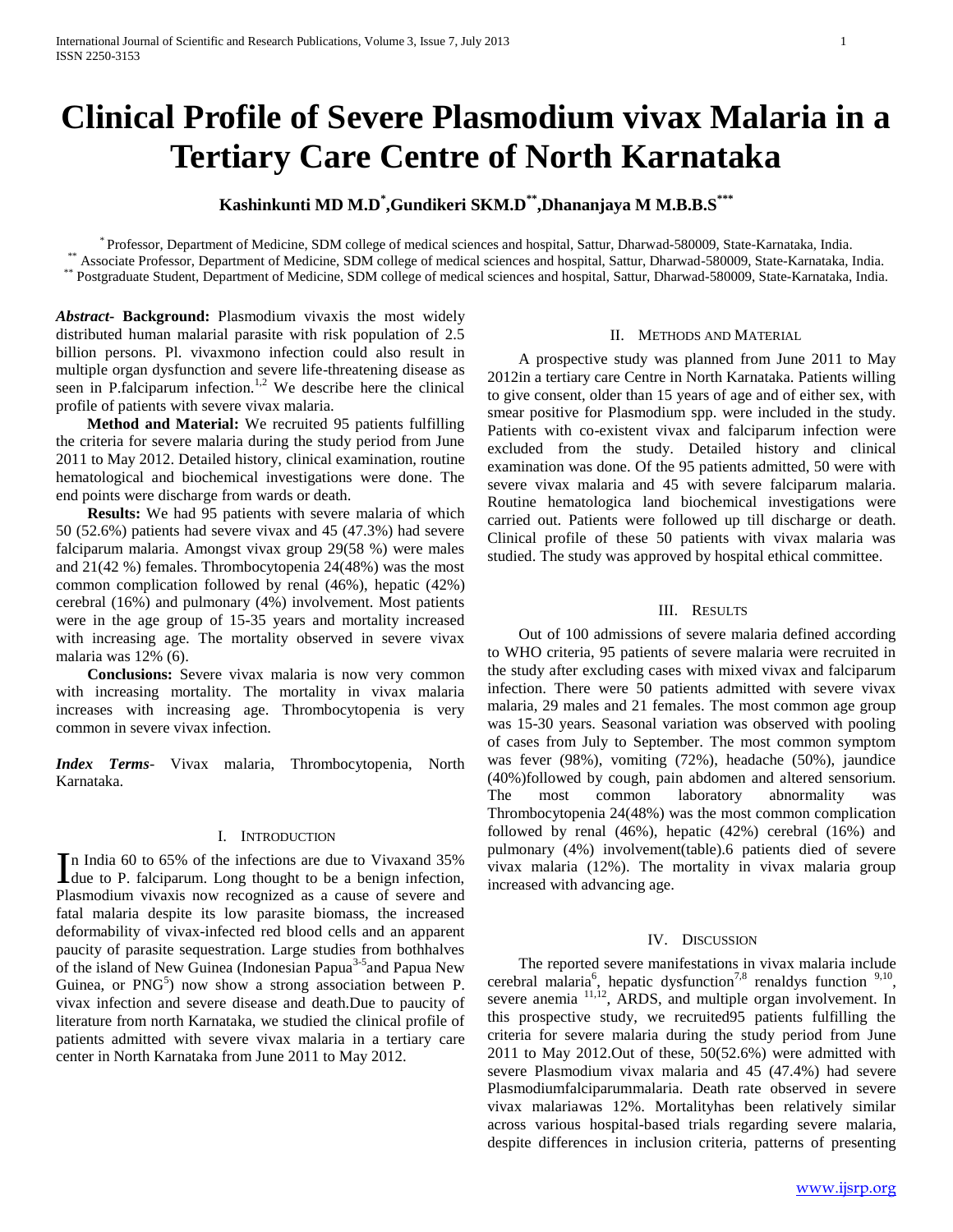conditions, and standard of care. The report from Bikaner on case series of severe vivax malaria had mean age of 29.65  $\pm$  11.72 years. Thus our study saw patients admitted with severe vivax malaria in the age groups 15-30 years. The mortality was observed in older individuals, thus increasing age could indicate a red flag while treating patients with vivax malaria and extra caution could be exerted. The factors responsible for the age pattern include outdoor work for young adult males and outdoor sleeping habits are more prone to getmosquito bites. Mortality in vivax malaria increased with age. The reportedcase-fatality rate associated with severe malaria varies widely. A large multicenter treatment trial conducted in Asia concluded that presenting syndromes in severe malaria depend on age and age is an independent risk factor for a fatal outcome of the disease.<sup>11</sup>Thrombocytopenia was the most common finding in vivax malaria. Bleeding due to thrombocytopenia was seen in the form of epistaxis, melena, petechiae, ecchymosis, hematuria, subdural hematoma all necessitating platelet transfusions. The frequency of renal failure was 46% in severe vivax malaria. Majority of the patients were treated conservatively with fluid and diuretic therapy, but 4%required renal replacement therapy in the form of hemodialysis. The maximum creatinine observed in severe vivax malaria was 8.7mg%. Areport on case series of severe vivax malaria done in Bikaner states that complications observed were hepatic dysfunction and jaundice in 23 (57.5%) patients, renal failure in  $18$  (45%) patients.<sup>8</sup>Thus hepatic dysfunction was the most common complicationseen in severe vivax malaria in the study in followed byrenal failure. The article on burden of malaria in India highlighted increasing frequency of renal failure in severe malaria.<sup>8</sup>Another study done in Banaras Hindu University concluded that P. vivax malaria can cause ARF, which occurs more commonly in P. falciparum malaria. The prognosis of ARF in P.vivax malaria is favourable.<sup>6</sup>The incidence of hepatic involvement was 42% in vivax malaria. The maximum bilirubin seen was 9 mg% in vivax malaria. None of the patients invivax malaria group with hepatic involvement had signs of encephalopathy. Cerebral involvement was seen in 16% of patients with severe vivax malaria. Cerebral malaria was seen in all age groups but maximum patients were in the extremes of their ages. Three patients presented with status epilepticus. Status epilepticus due toPlasmodium vivax malaria has been reported in India andTurkey.<sup>12</sup>The possible mechanism for cerebral malaria in vivax malaria has been proposed to be due to nitric oxide production. We found 2 patients with vivax malaria with ALI/ARDS both succumbed to death. 8 patients had multi organ dysfunction. The proportion mortality was higher in vivax malaria with lung involvement. The arterial pH in dead patients was significantly lower in vivax malaria. The mean pH observed was 7.30 with the lowest value of7.10. Lactic acidosis has been identified as an important cause of death in severe malaria.<sup>13</sup> Thus our study also came to the same inference that metabolic acidosis is an independent risk factor for outcome of severe malaria.75% of patients who died of severe vivax malaria had multi organ dysfunction. The commonest organ combination observed was thrombocytopenia with renal involvement. This was recently reviewed in a WHO sponsored workshop at Rourkela which revealed an increasing trend in favor of renal and hepatic failure and multiple organ dysfunction.

#### V. CONCLUSIONS

 Severe vivax malaria is now very common with increasing mortality and increases with increasing age. Thrombocytopenia is very common in severe vivax infection. Also, renal, hepatic, lung and cerebral involvement are also occurring with increasing frequency. Along with age, severe metabolic acidosis is an independent risk factor for fatal outcome. Malaria is a significant and serious health problem in Karnataka state and increasing in North Karnataka. In the recent years there has been a sharp rise in the incidence of malaria in this region due to rapid growth and development, which has led to construction boom and deforestation and now represents a major challenge for public health in urban areas. There is a rise in the number of malaria cases with the onset of rainy season and so is the incidence of Vivax in the recent years, which is a matter of concern. In spite of advances in detection and management of malaria, deaths due to its complications are still inescapable. It is indicated that adequate vector control measures associated with active surveillance with the help of primary health care system will certainly reduce the malaria transmission and severe morbidity and mortality of the diseases in this part of India.

#### **REFERENCES**

- [1] Barbara S, Focus on Plasmodium vivax. Trends Parasitology2002;18:287– 89.
- [2] Piscot S, Is Plasmodium vivax still a paradigm for uncomplicated malaria? Med Mal Infect2006;36:406–13.
- [3] Barcus, M.J. et al. Demographic risk factors for severe and fatal vivaxand falciparum malaria among hospital admissions in north-eastern Indonesian Papua. Am J Trop Med Hyg2007;77:984–91.
- [4] Tjitra, E. et al. Multidrug-resistant Plasmodium vivax associated with severe and fatal malaria: a prospective study in Papua, Indonesia. PLoS Med 2008;5:e128.
- [5] Genton, B. et al. Plasmodium vivax and mixed infections are associated with severe malaria in children: a prospective cohort study from Papua New Guinea. PLoS Med*.* 2008;5:e127.
- [6] B eg MA, Khan R, BaigSM,Gulzar Z, Hussain R, SmegoRA,Cerebral involvement in benign tertian malaria. Am J Trop Med Hyg 2002;67:230– 32.
- [7] Mohapatra MK, Padhiary KN, Mishra DP, Sethy G, Atypical manifestations of Plasmodium vivax malaria. Indian J Malariol2002;39:18–25.
- [8] Kochar DK, Saxena V, Singh N, Kochar SK, Kumar SV, Das A, Plasmodium vivax malaria. *Emerg*Infect Dis2005;11:132–34.
- [9] Mehta KS, Halankar AR, Makwana PD, Torane PP, Shah VB, Severe acute renal failure in malaria. J Postgrad Med2001;47:24–26.
- [10] Prakash J, Singh AK, Kumar NS, Saxena RK, Acute renal failure in Plasmodium vivax malaria. JAPI2003;51:265–67.
- [11] Dondorp AM, Lee SJ, Faiz MA, et al. The Relationship between Age and the Manifestations of and Mortality Associated with Severe Malaria; Oxford Journals, Medicine, Clinical Infectious Diseases 2006;47:151-57.
- [12] Ozen M, Gungor S, Atambay M, Dalal N. Cerebral malaria owing to Plasmodium vivax: case report. Ann Trop Paediatr2009;26:141–44.
- [13] Krishna S, Waller DW, terKuile F et al. Lactic acidosis and hypoglycemia in children with severe malaria: pathophysiological and prognostic significance. Trans R Soc Trop Med Hyg1994;88:67-73.

#### **Table: clinical features and laboratory parameters**

| CLINICAL FEATURES | <b>NUMBER</b>   | ΟF | %  |
|-------------------|-----------------|----|----|
|                   | <b>PATIENTS</b> |    |    |
| Fever             | 49              |    | 98 |